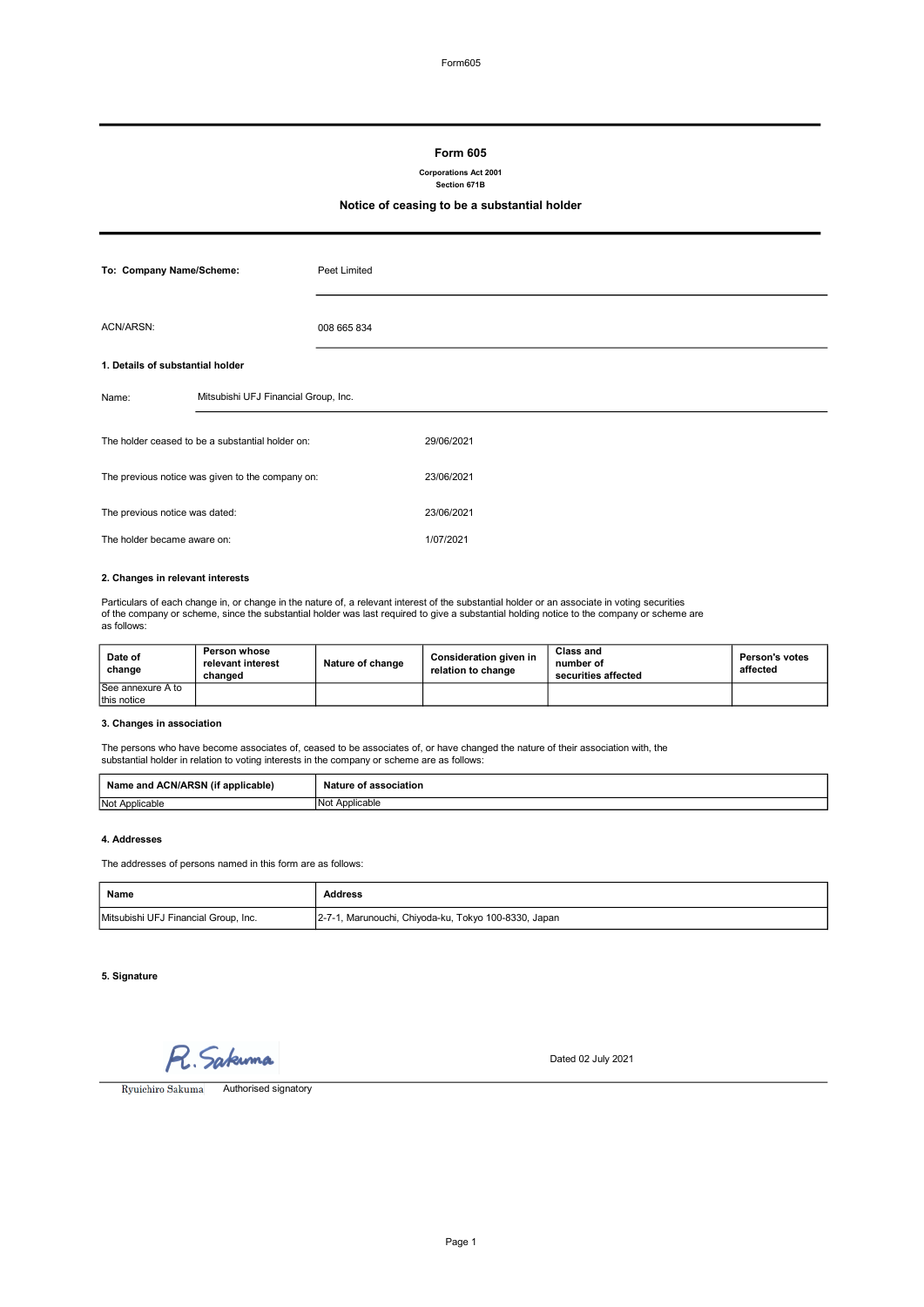# Annexure A

This is annexure A of 1 page referred to in Form 605, Notice of change of interest of substantial holder dated 02 July 2021

R. Sakuma

Authorised signatory Dated 02 July 2021

| Date of change | Person whose relevant interest changed | Nature of change                                                                       | <b>Consideration given in</b><br>relation to change | <b>Class and number of securities</b><br>affected | Person's votes affected |
|----------------|----------------------------------------|----------------------------------------------------------------------------------------|-----------------------------------------------------|---------------------------------------------------|-------------------------|
| 21/06/2021     | Mitsubishi UFJ Financial Group, Inc.   | Sale of securities by an entity controlled by First Sentier Investors Holdings Pty Ltd | 130.858.59                                          | 111.010 Ordinary Shares                           | 111,010                 |
| 21/06/2021     | Mitsubishi UFJ Financial Group, Inc.   | Sale of securities by an entity controlled by First Sentier Investors Holdings Pty Ltd | 130.902.99                                          | 111,010 Ordinary Shares                           | 111.010                 |
| 21/06/2021     | Mitsubishi UFJ Financial Group, Inc.   | Sale of securities by an entity controlled by First Sentier Investors Holdings Pty Ltd | 546.951.41                                          | 463.990 Ordinary Shares                           | 463.990                 |
| 21/06/2021     | Mitsubishi UFJ Financial Group, Inc.   | Sale of securities by an entity controlled by First Sentier Investors Holdings Pty Ltd | 547.137.01                                          | 463,990 Ordinary Shares                           | 463.990                 |
| 22/06/2021     | Mitsubishi UFJ Financial Group, Inc.   | Sale of securities by an entity controlled by First Sentier Investors Holdings Pty Ltd | 80.630.40                                           | 68,765 Ordinary Shares                            | 68.765                  |
| 22/06/2021     | Mitsubishi UFJ Financial Group, Inc.   | Sale of securities by an entity controlled by First Sentier Investors Holdings Pty Ltd | 11.363.18                                           | 9,691 Ordinary Shares                             | 9.691                   |
| 22/06/2021     | Mitsubishi UFJ Financial Group, Inc.   | Collateral Received by an entity controlled by Morgan Stanley - see Annexure B         | N/A                                                 | 664,631 Ordinary Shares                           | 664.631                 |
| 23/06/2021     | Mitsubishi UFJ Financial Group, Inc.   | Sale of securities by an entity controlled by First Sentier Investors Holdings Pty Ltd | 283.701.52                                          | 244,623 Ordinary Shares                           | 244.623                 |
| 23/06/2021     | Mitsubishi UFJ Financial Group, Inc.   | Sale of securities by an entity controlled by First Sentier Investors Holdings Pty Ltd | 32.423.13                                           | 27.957 Ordinary Shares                            | 27,957                  |
| 23/06/2021     | Mitsubishi UFJ Financial Group, Inc.   | Collateral Returned by an entity controlled by Morgan Stanley - see Annexure B         | N/A                                                 | 664,629 Ordinary Shares                           | 664.629                 |
| 24/06/2021     | Mitsubishi UFJ Financial Group, Inc.   | Sale of securities by an entity controlled by First Sentier Investors Holdings Pty Ltd | 215.279.75                                          | 184,984 Ordinary Shares                           | 184.984                 |
| 24/06/2021     | Mitsubishi UFJ Financial Group, Inc.   | Purchase of securities by an entity controlled by Morgan Stanley                       | 444.13                                              | 374 Ordinary Shares                               | 374                     |
| 24/06/2021     | Mitsubishi UFJ Financial Group, Inc.   | Purchase of securities by an entity controlled by Morgan Stanley                       | 993.65                                              | 835 Ordinary Shares                               | 835                     |
| 24/06/2021     | Mitsubishi UFJ Financial Group, Inc.   | Collateral Returned by an entity controlled by Morgan Stanley - see Annexure B         | N/A                                                 | 2 Ordinary Shares                                 | $\overline{2}$          |
| 25/06/2021     | Mitsubishi UFJ Financial Group, Inc.   | Sale of securities by an entity controlled by First Sentier Investors Holdings Pty Ltd | 276.981.48                                          | 239,710 Ordinary Shares                           | 239.710                 |
| 25/06/2021     | Mitsubishi UFJ Financial Group, Inc.   | Purchase of securities by an entity controlled by Morgan Stanley                       | 235.00                                              | 200 Ordinary Shares                               | 200                     |
| 25/06/2021     | Mitsubishi UFJ Financial Group, Inc.   | Purchase of securities by an entity controlled by Morgan Stanley                       | 1.345.20                                            | 1,140 Ordinary Shares                             | 1.140                   |
| 29/06/2021     | Mitsubishi UFJ Financial Group, Inc.   | Collateral Returned by an entity controlled by Morgan Stanley - see Annexure B         | N/A                                                 | 24,135,266 Ordinary Shares                        | 24.135.266              |